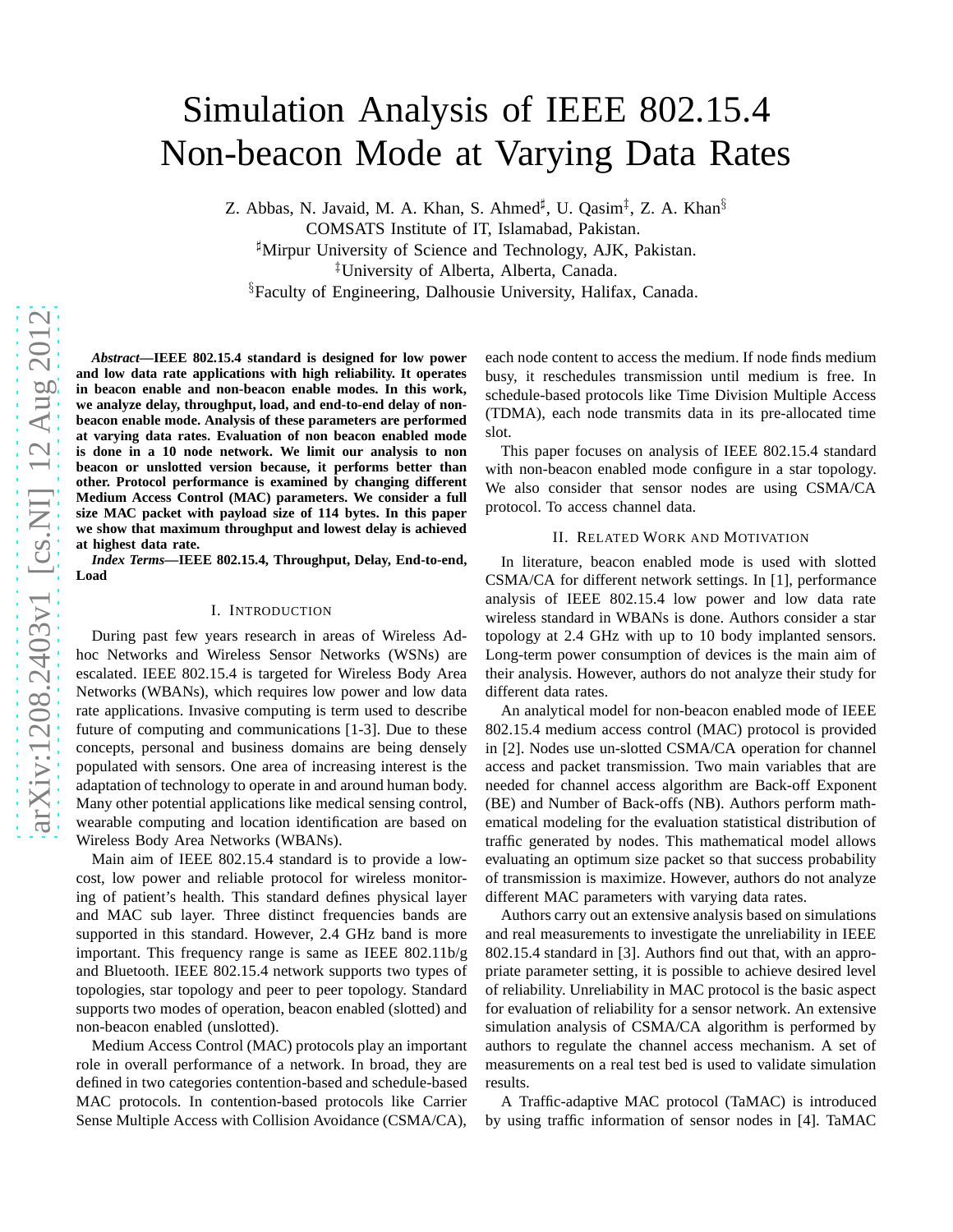protocol is supported by a wakeup radio, which is used to support emergency and on-demand events in a reliable manner. Authors compare TaMAC with beacon-enabled IEEE 802.15.4 MAC, Wireless Sensor MAC (WiseMAC), and Sensor MAC (SMAC) protocols.

Important requirements for the design of a low-power MAC protocol for WBANs are discussed in [5]. Authors present an overview to Heartbeat Driven MAC (H-MAC), Reservationbased Dynamic TDMA (DTDMA), Preamble-Based TDMA (PB-TDMA), and Body MAC protocols, with focusing on their strengths and weaknesses. Authors analyze different power efficient mechanism in context of WBANs. At the end authors propose a novel low-power MAC protocol based on TDMA to satisfy traffic heterogeneity.

Authors in [6], examine use of IEEE 802.15.4 standard in ECG monitoring and study the effects of CSMA/CA mechanism. They analyze performance of network in terms of transmission delay, end-to-end delay, and packet delivery rate. For time critical applications, a payload size between 40 and 60 bytes is selected due to lower end-to-end delay and acceptable packet delivery rate.

In [7], authors state that IEEE 802.15.4 standard is designed as a low power and low data rate protocol with high reliability. They analyze unslotted version of protocol with maximum throughput and minimum delay. The main purpose of IEEE 802.15.4 standard is to provide low power, low cost and highly reliable protocol. Physical layer specifies three different frequency ranges, 2.4 GHz band with 16 channels, 915 MHz with 10 channels and 868 MHz with 1 channel. Calculations are done by considering only beacon enabled mode and with only one sender and receiver. However, it consumes high power. As number of sender increases, efficiency of 802.15.4 decreases. Throughput of 802.15.4 declines and delay increases when multiple radios are used because of increase in number of collisions.

A lot of work is done to improve the performance of IEEE 802.15.4 and many improvements are made in improving this standard, where very little work is done to find out performance of this standard by varying data rates and also considering ACKnowledgement (ACK) and no ACK condition and how it affects delay, throughput, end-to-end delay and load. We get motivation to find out the performance of this standard with parameters load, throughput, delay and end to end delay at varying data rates.

# III. OVERVIEW AND OPERATION OF IEEE 802.15.4

IEEE 802.15.4 is proposed as standard for low data rate, low power Wireless Personal Area Networks (WPANs) [1],[2]. In WPANs, end nodes are connected to a central node called coordinator. Management, in-network processing and coordination are some of key operations performed by coordinator. The super-frame structure in beacon enabled mode is divided into active and inactive period. Active period is subdivided into three portions; a beacon, Contention Access Period (CAP) and Contention Free Period (CFP). In CFP, end nodes communicate with central node (Coordinator) in dedicated time

slots. However, CAP uses slotted CSMA/CA. In non-beacon enabled mode, IEEE 802.15.4 uses unslotted CSMA/CA with Clear Channel Assessment (CCA) for channel access.

In [2], IEEE 802.15.4 MAC protocol non-beacon enabled mode is used. Nodes use un-slotted CSMA/CA operation for channel access and packet transmission. Two main variables that are needed for channel access algorithm are Back off Exponent (BE) and Number of Back offs (NB). NB is the number of times CSMA/CA algorithm was required to back off while attempting channel access and BE is related to how many back off periods, node must wait before attempting channel access. Operation of CSMA/CA algorithm is defined in steps below:

1. NB and BE initialization: First, NB and BE are initialized, NB is initialized to 0 and BE to macMinBE which is by default equal to 3.

2. Random delay for collision avoidance: To avoid collision algorithm waits for a random amount of time randomly generated in range of  $2^{BE} - 1$ , one back off unit period is equal to  $20T_s$  with  $T_s = 16\mu s$ 

3. Clear Channel Assessment: After this delay channel is sensed for the unit of time also called CCA. If the channel is sensed to be busy, algorithm goes to step 4 if channel is idle algorithm goes to step 5.

4. Busy Channel: If channel is sensed busy then MAC sub layer will increment the values of BE and NB, by checking that BE is not larger than  $BE_{max}$ . If value of NB is less than or equal to  $NB_{max}$ , then CSMA/CA algorithm will move to step 2. If value of NB is greater than  $NB_{max}$ , then CSMA/CA algorithm will move to step 5 "Packet Drop", that shows the node does not succeed to access the channel.

5. Idle Channel: If channel is sensed to be idle then algorithm will move to step 4 that is "Packet Sent", and data transmission will immediately start.

Fig. 1 illustrates aforementioned steps of CSMA/CA algorithm, starting with node has some data to send.

## *A. CSMA/CA*

CSMA/CA is a modification of Carrier Sense Multiple Access (CSMA). Collision avoidance is used to enhance performance of CSMA by not allowing node to send data if other nodes are transmitting. In normal CSMA nodes sense the medium if they find it free, then they transmits the packet without noticing that another node is already sending packet, this results in collision. CSMA/CA results in reduction of collision probability.

It works with principle of node sensing medium, if it finds medium to be free, then it sends packet to receiver. If medium is busy then node goes to backoff time slot for a random period of time and wait for medium to get free. With improved CSMA/CA, Request To Send (RTS)/Clear To Send (CTS) exchange technique, node sends RTS to receiver after sensing the medium and finding it free. After sending RTS, node waits for CTS message from receiver. After message is received, it starts transmission of data, if node does not receive CTS message then it goes to backoff time and wait for medium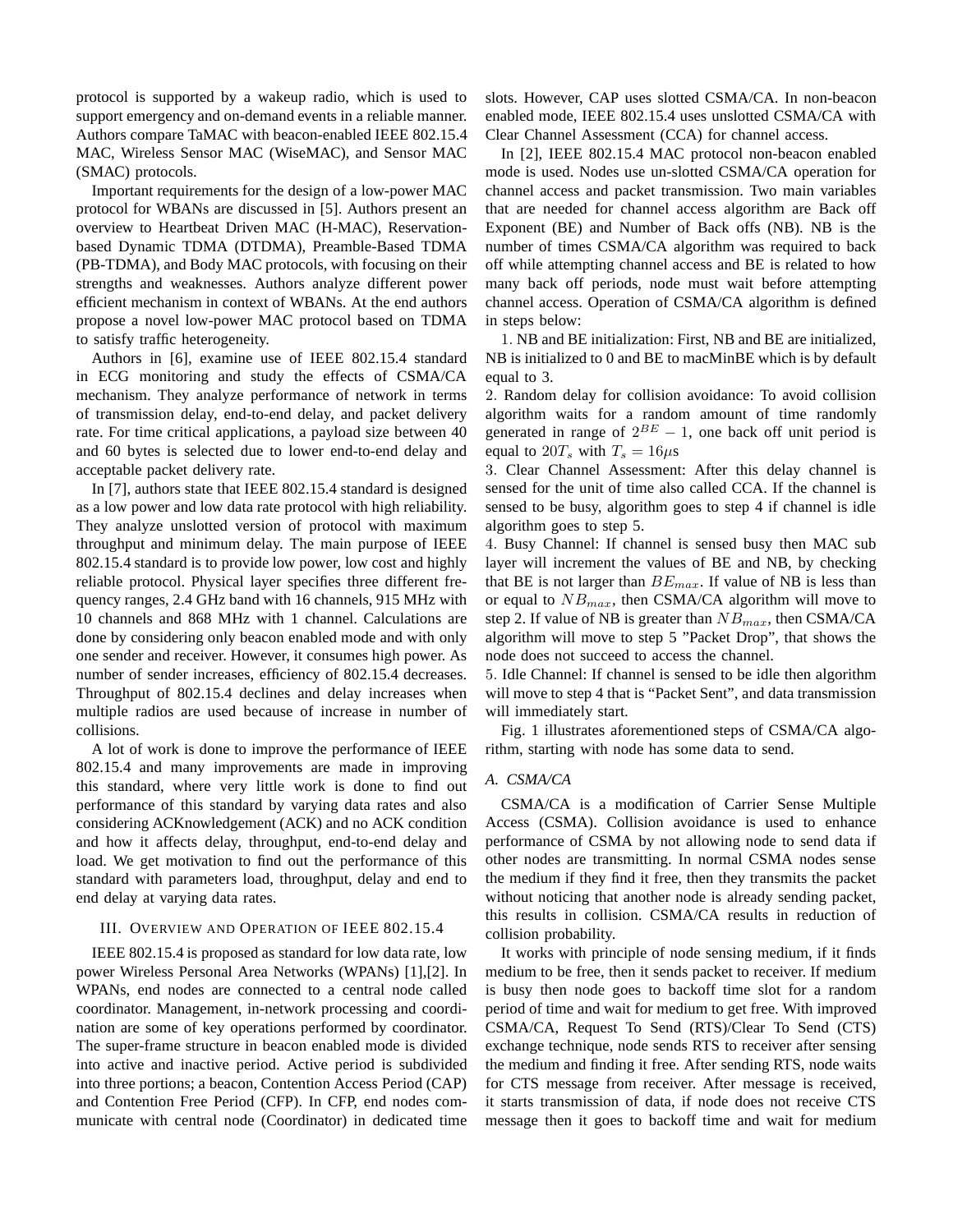

Fig. 1. Flow Chart of CSMA/CA Operation

to get free. CSMA/CA is a layer 2 access method, used in 802.11 Wireless Local Area Network (WLAN) and other wireless communication. One of the problems with wireless data communication is that it is not possible to listen while sending, therefore collision detection is not possible.

CSMA/CA is largely based on the modulation technique of transmitting between nodes. CSMA/CA is combined with Direct Sequence Spread Spectrum (DSSS) which helps in improvement of throughput. When network load becomes very heavy then Frequency Hopping Spread Spectrum (FHSS) is used in congestion with CSMA/CA for higher throughput, however, when using FHSS and DSSS with CSMA/CA in real time applications then throughput remains considerably same for both. Fig. 2 shows the timing diagram of CSMA/CA.

$$
D = T_{bo} + T_{data} + T_{ta} + T_{ack} + T_{ifs}
$$
 (1)

Data transmission time  $T_{data}$ , Backoff slots time  $T_{bo}$ , Acknowledgement time  $T_{ack}$  are given by equation 2, 3, and 4 respectively[2].

$$
T_{data} = \frac{L_{phy} + L_{machdr} + payload + L_{macftr}}{R_{data}} \tag{2}
$$



Fig. 2. Timing Diagram of CSMA/CA

$$
T_{bo} = b o_{slots} * T_{bos lots} \tag{3}
$$

$$
T_{ack} = \frac{L_{phy} + L_{machdr} + L_{macftr}}{R_{data}} \tag{4}
$$

The following notations are used:

 $T_{bo} = Back\;Off\; Period$  $T_{data} = Transmission$  Time of Data  $T_{ta} = Turn \ Around \ Time$  $T_{ack} = Acknowledgement$  Transmission Time  $T_{ifs} = Inter$  Frame Space  $T_{phy} = Length \ of \ Physical \ header$  $L_{machdr} = Number of MAC header$  $Payload = Number of data byte in packet$  $L_{mac ftr} = Size\ of\ MAC\ foster$  $b_{0slots} = Number of back off slots$  $T_{\text{books}} = Time \ for \ a \ back \ off \ slot$  $R_{data} = Data Rate$ 

In CSMA/CA mechanism, packet may loss due to collision. Collision occurs when two or more nodes transmits the data at the same time. If ACK time is not taken in to account then there will be no retransmission of packet and it will be considered that each packet has been delivered successfully. The probability of end device successfully transmitting a packet is modeled as follows[3].

$$
P_{backoffperiod} = \frac{1}{2^{BE}} \tag{5}
$$

$$
P_{tss} = \frac{1}{D} (1 - \frac{1}{D})^{BE-2}
$$
  
=  $p(1-p)^{BE-2}$  (6)

where, D is the number of end devices that are connected to router or coordinator. BE is the backoff exponent in our case it is 3.  $P_{tss}$  is the probability of transmission success at a slot.  $\frac{1}{D}$  is the probability of end device successfully allocated a wireless channel.

General formula for  $P_{timedelay event}$  is given by equation 8. Probability of time delay caused by CSMA/CA backoff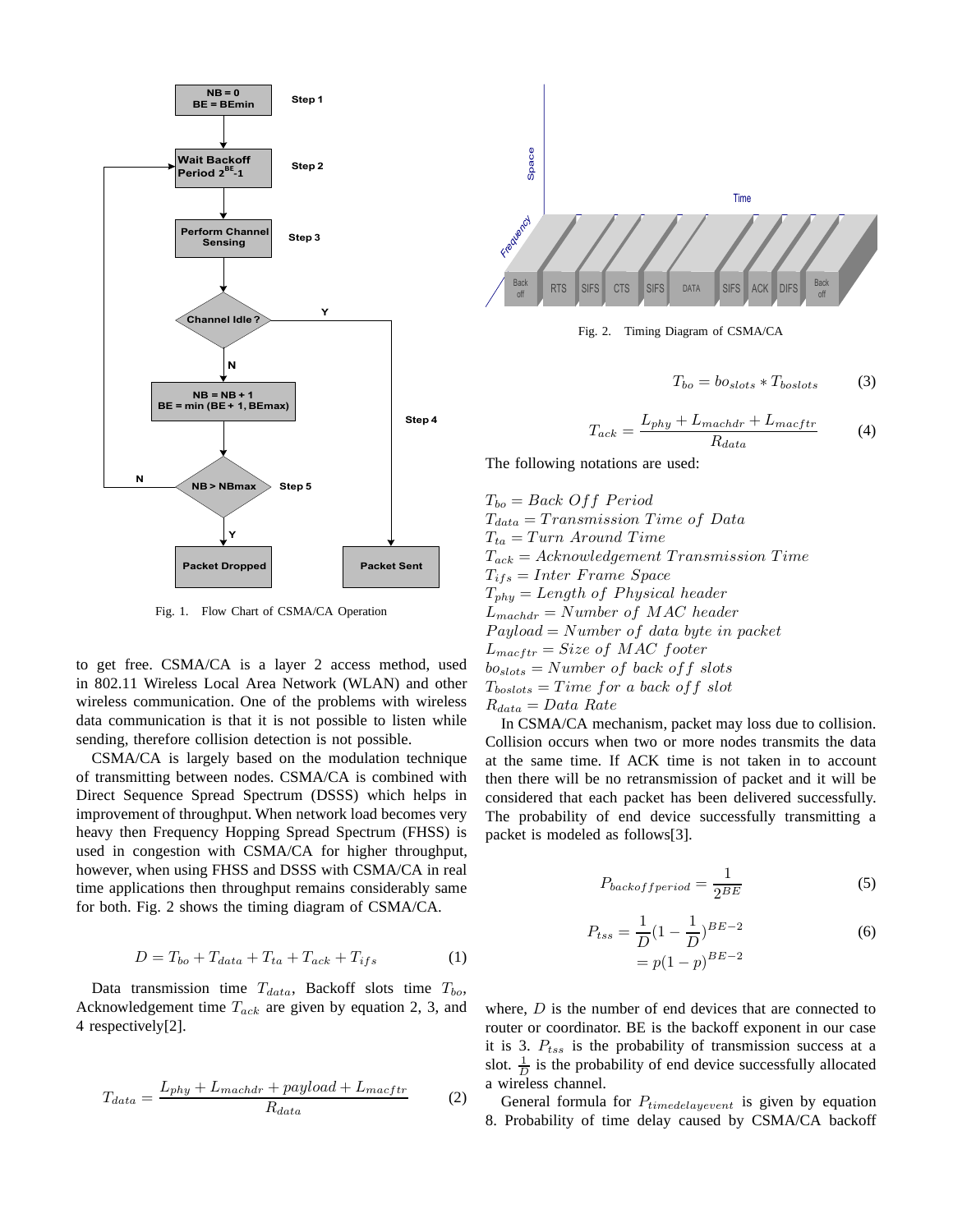TABLE I

STATISTICAL DATA OF DELAY, THROUGHPUT, LOAD AND END TO END DELAY OF IEEE 802.15.4 AT 20, 40, 250 KBPS

| Time(minute) | Delay(sec) |     |         | Throughput(bits/sec) |      |       | Load(bits/sec) |       |       | End to End delay(sec) |     |         |
|--------------|------------|-----|---------|----------------------|------|-------|----------------|-------|-------|-----------------------|-----|---------|
|              | 20         | 40  | 250     | 20                   | 40   | 250   | 20             | 40    | 250   | 20                    | 40  | 250     |
| 0            | 9          | 2.5 | 0.00687 | 3511                 | 7167 | 8347  | 8307           | 8307  | 8307  | 9                     | 3   | 0.00521 |
|              | 180        | 27  | 0.00686 | 4229                 | 8709 | 10203 | 10190          | 10190 | 10190 | 93                    | 30  | 0.00664 |
| 10           | 374        | 54  | 0.00685 | 4296                 | 8770 | 10293 | 10283          | 10283 | 10283 | 190                   | 56  | 0.00675 |
| 15           | 548        | 83  | 0.00685 | 4296                 | 8778 | 10330 | 10319          | 10319 | 10319 | 277                   | 83  | 0.00675 |
| 20           | 721        | 111 | 0.00685 | 4313                 | 8795 | 10349 | 10338          | 10338 | 10338 | 363                   | 109 | 0.00675 |
| 25           | 915        | 135 | 0.00684 | 4319                 | 8802 | 10360 | 10351          | 10351 | 10351 | 461                   | 136 | 0.00675 |
| 30           | 1088       | 165 | 0.00683 | 4326                 | 8808 | 10369 | 10358          | 10358 | 10358 | 547                   | 165 | 0.00675 |
| 35           | 1282       | 195 | 0.00683 | 4333                 | 8804 | 10375 | 10364          | 10364 | 10364 | 634                   | 195 | 0.00676 |
| 40           | 1452       | 222 | 0.00683 | 4339                 | 8799 | 10379 | 10369          | 10369 | 10369 | 731                   | 221 | 0.00676 |
| 45           | 1624       | 248 | 0.00683 | 4341                 | 8801 | 10382 | 10372          | 10372 | 10372 | 817                   | 248 | 0.00676 |
| 50           | 1800       | 306 | 0.00683 | 4347                 | 8807 | 10385 | 10375          | 10375 | 10375 | 903                   | 278 | 0.00676 |
| 55           | 1995       | 336 | 0.00683 | 4349                 | 8805 | 10387 | 10377          | 10377 | 10377 | 1000                  | 304 | 0.00676 |
| 60           | 2145       | 380 | 0.00683 | 4352                 | 8805 | 10388 | 10379          | 10379 | 10379 | 1076                  | 328 | 0.00676 |

exponent is estimated as in [7]. Maximum number of backoff is 4. Value of BE=3 has been used in following estimation and we estimate by applying summation from 3 to 5.  $P_{tde}$  is the probability of time delay event.

$$
P_{tde} = \sum_{n=0}^{2^{BE-1}} n \frac{1}{2_{BE}} p1 - p^{BE-2}
$$
 (7)

$$
P_{tde} = \sum_{n=0}^{7} n \frac{1}{2_{BE}} p + \sum_{n=8}^{15} n \frac{1}{2_{BE}} p + \sum_{n=16}^{31} n \frac{1}{2_{BE}} p \qquad (8)
$$

Expectation of the time delay is obtained as from [7].  $PE_A$ and  $PE<sub>B</sub>$  are taken from equations 7 and 8 respectively.

$$
E[TimeDelay] = P(E_A|E_B)
$$

$$
\frac{\sum_{n=0}^{7} n \frac{1}{2_{BE}} p + \sum_{n=8}^{15} n \frac{1}{2_{BE}} p + \sum_{n=16}^{31} n \frac{1}{2_{BE}} p}{\sum_{n=0}^{2^{BE}-1} n \frac{1}{2_{BE}} p1 - p^{BE-2}}
$$
(9)

## *B. Analysis of Statistical and Simulation Data of IEEE 802.15.4*

=

Statistical data of throughput, load, end-to-end delay and delay of IEEE 802.15.4 at varying data rates is shown in table I. It shows different values of delay, throughput, end-to-end delay and load recorded at different time. Load at all data rates and at all time intervals remains same. Start time for simulation is kept at 0 seconds and stop time is kept to infinity. Load in all three data rates at different time intervals remains same as shown in table I. There is very small difference between delay and end-to-end delay. At 20 Kbps maximum delay of 2145 seconds is recorded with maximum throughput of 4352 bits/sec at 60 min. At 40kbps maximum delay of 380 seconds and minimum delay 2.5 seconds is recorded. Throughput of 8805 (bits/sec) is the highest throughput recorded on 60 min. In case of 250 Kbps delay remains very small, near to negligible where as throughput matches load with 10388 (bits/sec).

Network parameter are given in table II. Non beacon mode is selected in our analysis and beacon order is kept at 6. Due

TABLE II NETWORK PARAMETERS OF 802.15.4

| Parameter type      | Value                    |  |  |  |  |
|---------------------|--------------------------|--|--|--|--|
| Beacon order        |                          |  |  |  |  |
| Superframe order    |                          |  |  |  |  |
| Maximum routers     | 5                        |  |  |  |  |
| Maximum depth       | $\overline{\phantom{1}}$ |  |  |  |  |
| Beacon Enabled Net- | <b>Disabled</b>          |  |  |  |  |
| work                |                          |  |  |  |  |
| Route<br>Discovery  | $10$ (sec)               |  |  |  |  |
| Time                |                          |  |  |  |  |

to non-beacon enabled mode superframe order is not selected. Maximum routers or nodes that can take part in simulation is 5, each having tree depth of 5. Discovery time that is needed by each router to discover route is 10 sec.

TABLE III SIMULATION PARAMETERS OF 802.15.4

| Parameter type           | Value                   |  |  |  |  |
|--------------------------|-------------------------|--|--|--|--|
| Minimum Backoff expo-    | 3                       |  |  |  |  |
| nent                     |                         |  |  |  |  |
| Maximum number<br>of     | 5                       |  |  |  |  |
| backoff                  |                         |  |  |  |  |
| Channel sensing duration | $0.1$ (sec)             |  |  |  |  |
| Data Rates               | 20, 40, 250 kbps        |  |  |  |  |
| Packet reception power   | $-85$ (dbm)             |  |  |  |  |
| Transmission band        | $2.4 \overline{(MHz)}$  |  |  |  |  |
| Packet size              | 114 bytes               |  |  |  |  |
| Packet interarrival time | $0.045$ (sec)           |  |  |  |  |
| <b>Transmit Power</b>    | $0.05$ (W)              |  |  |  |  |
| <b>ACK</b> wait duration | $\overline{0.05}$ (sec) |  |  |  |  |
| Number of retransmis-    | 5                       |  |  |  |  |
| sions                    |                         |  |  |  |  |

## IV. SIMULATION STUDY OF IEEE 802.15.4

Simulation parameters of 802.15.4 with its value are shown in table III. Minimum BE is kept at 3 with maximum no. of back-off to 5. Default settings of 802.15.4 are used in this simulation. Packet reception power is kept at -85 dbm with transmitting power of 0.5 watt(W). In ACK enabled case, ACK wait duration is kept at 0.05 sec with no of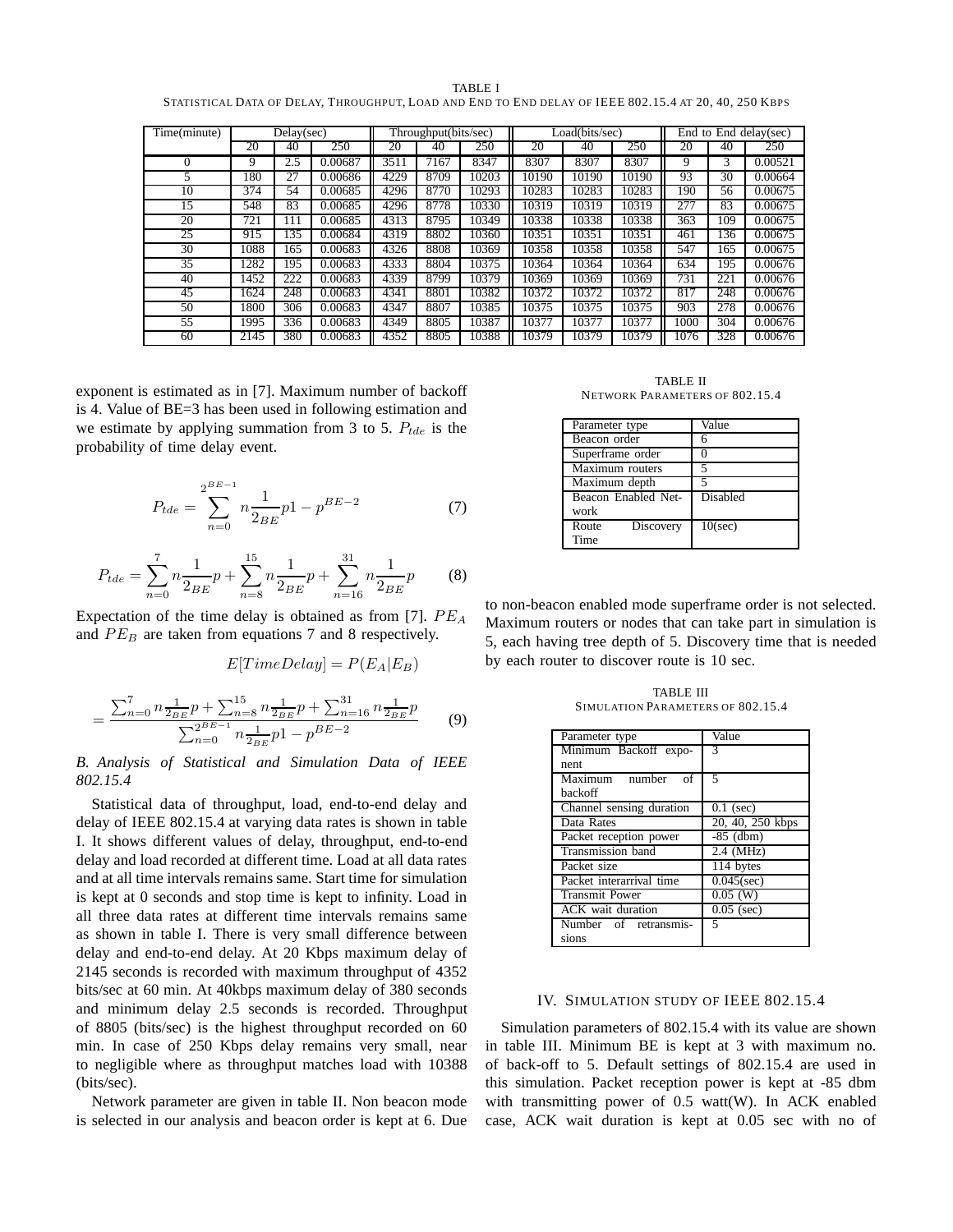

Fig. 3. Delay, Throughput and Load at 20 Kbps



Fig. 4. Delay, Throughput and Load at 40 Kbps





Fig. 6. End to End Delay at 20, 40, 250 Kbps

retransmissions to 5. In no ACK case these parameters are disabled. 114 bytes is the packet size with interarrival time of 0.045 sec. Transmission band used in this simulation is 2.4 GHz. Simulations have been performed at varying data rates of 20, 40, 250 kbps.

Simulations for both ACK and non ACK cases have also been performed. OPNET modeler is the simulator used for simulations. Simulations are executed for one hour with update interval of 5000 events. Graphs are presented in overlaid statistics. Overlaid means that, graphs of each scenario has been combined with each other. Data of graphs are averaged over time for better results. Personal Area Network IDentity (PAN ID) is kept at default settings, coordinator automatically assigns PAN ID to different personal area networks if they are attached. We consider non beacon mode for our simulations. Using non-beacon enabled mode improves the performance and changing different parameters affects performance of 802.15.4. CSMA/CA values are kept to default with minimum backoff exponent to 3 and having maximum backoff of 5.

Changing these parameters does not affect its performance. We perform simulations with ACK and non ACK. In non ACK there is only delay due to node waiting while sensing medium, there is no delay due to ACK colliding with packets. In ACK case there is collision for packets going towards receiver and ACK packet coming from receiver at same time. Delay in ACK is more as compare to non ACK case. We use standard structure of IEEE 802.15.4 with parameters shown in table II.

In this section, performance of default MAC parameters of IEEE 802.15.4 standard non beacon enabled mode. Simulations are performed considering 10 sensor nodes environment with coordinator collecting data from all nodes. Fig 3, 4, 5 and 6 show graphical representation of performance parameters of 802.15.4.

Delay represents the end-to-end delay of all the packets received by 802.15.4 MACs of all WPANs nodes in the network and forwarded to the higher layer.

Load represents the total load in (bits/sec) submitted to 802.15.4 MAC by all higher layers in all WPANs nodes of the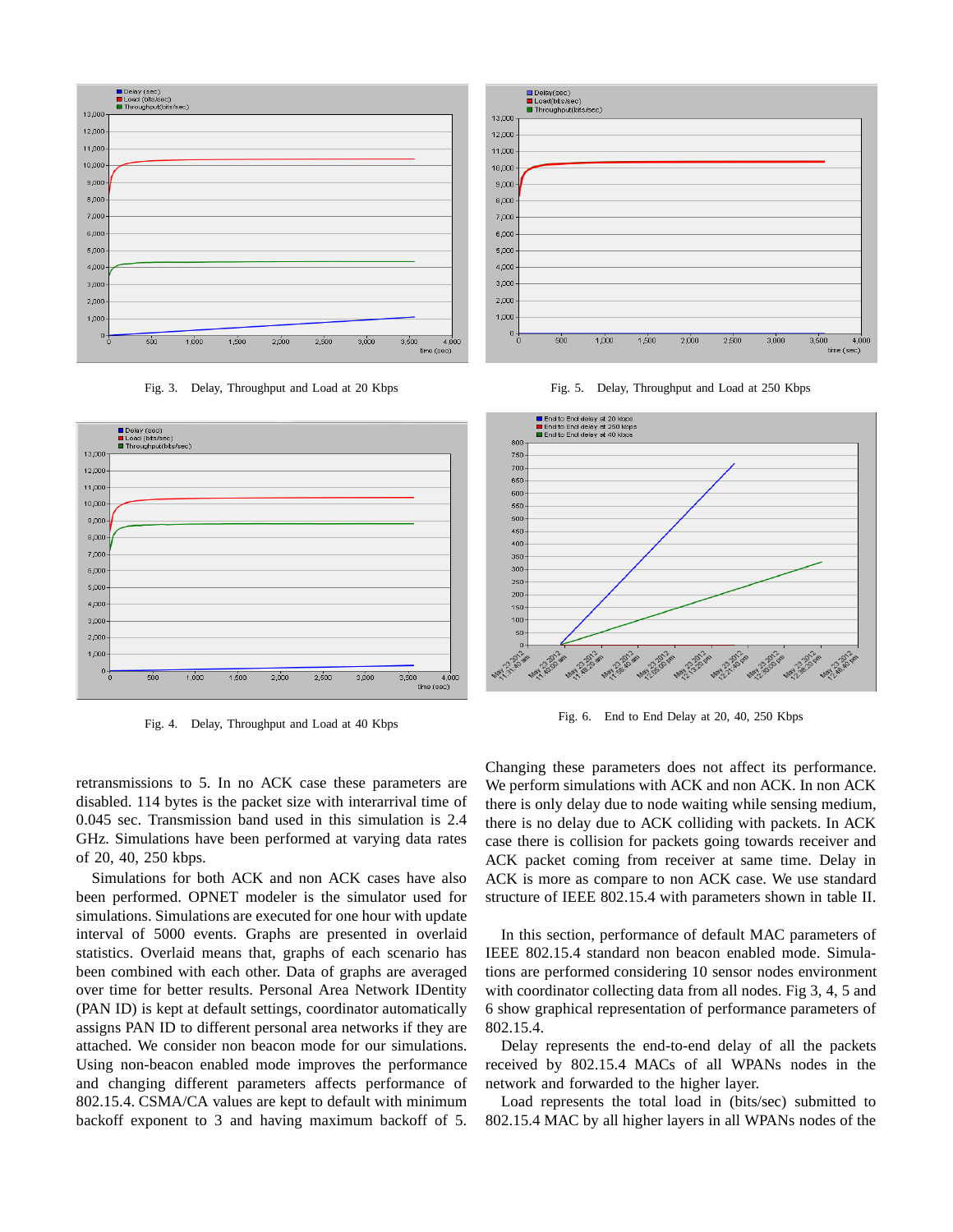

Fig. 7. Delay, Throughput, Load and End to End delay, with and without ACK at 20 Kbps



Fig. 8. Delay, Throughput, Load and End to End delay, with and without ACK at 40 Kbps

network. Load remains same for all the data rates. Throughput represents the total number of bits in (bits/sec) forwarded from 802.15.4 MAC to higher layers in all WPANs nodes to the network. End-to-end delay is the total delay between creation and reception of an application packet.

Delay, load and throughput are plotted as function of time. As load is increasing, there is increase in throughput and delay. When load becomes constant, throughput also becomes constant, however, delay keeps on increasing. Delay in 802.15.4 occurs due to collision of data packets or sometimes nodes keeps on sensing channel and does not find it free. When node senses medium and find it free, it sends packet. At same time, some other nodes are also sensing the medium and find it free, they also send data packets and thus results in collision. Collision also occurs due to node sending data packet and at same time coordinator sending ACK of successfully receiving packet and causing collision. When ACK is disabled this type of collision will not occur.

Delay, throughput and load is analyzed at 40 Kbps in Fig 4. With increase in load, there is increase in throughput and delay, however, it is less as compared to 20kbps, this is due to increase in data rate of 802.15.4. Increase in bit transfer rate from 20 to 40kbps causes decrease in delay and hence increases throughput.

Fig 5 shows behavior of 802.15.4 load, throughput and delay at 250kbps data rate. Delay is negligible at this data rate, with throughput and load showing same behavior. Delay approaching zero shows that, at 250 Kbps data rate there are less chances of collision or channel access failure. IEEE 802.15.4 performs best at this data rate compared to 20 and 40 Kbps.

At same time end-to-end delay of IEEE 802.15.4 at varying data rates of 20, 40 and 250 Kbps are shown in Fig 6. This figure shows that end to end delay for 20 Kbps data rate is higher than 40 Kbps and 250 Kbps. Minimum end-to-end delay is found at 250 Kbps data rate. At 250 Kbps, more data can pass at same time with less collision probability hence having minimum delay and at 20 Kbps, less data transfers at same time causing more end to end delay. Statistical data of end-to-end delay is shown in table I, which shows end to end variation with change in time.

Fig 7 shows the delay, throughput, load and end-to-end delay of IEEE 802.11.4 at 20 Kbps data rate with and without ACK. Load remains same in both cases. There is no collision because of ACK packets due to which packets once send are not sent again. There is decrease in delay and increase in ACK due to less collision.

End-to-end delay performs same as delay. IEEE 802.15.4 performs better with non ACK other than ACK due to decrease in collision probability in no ACK compared to ACK case.

Delay, throughput, load and end-to-end delay with and without ACK at 40 Kbps are presented in Fig 8. There is considerable difference between the analysis in ACK and without ACK case. Delay is reduced to negligible at low value



Fig. 9. Delay, Throughput, Load and End to End delay, with and without ACK at 250 Kbps